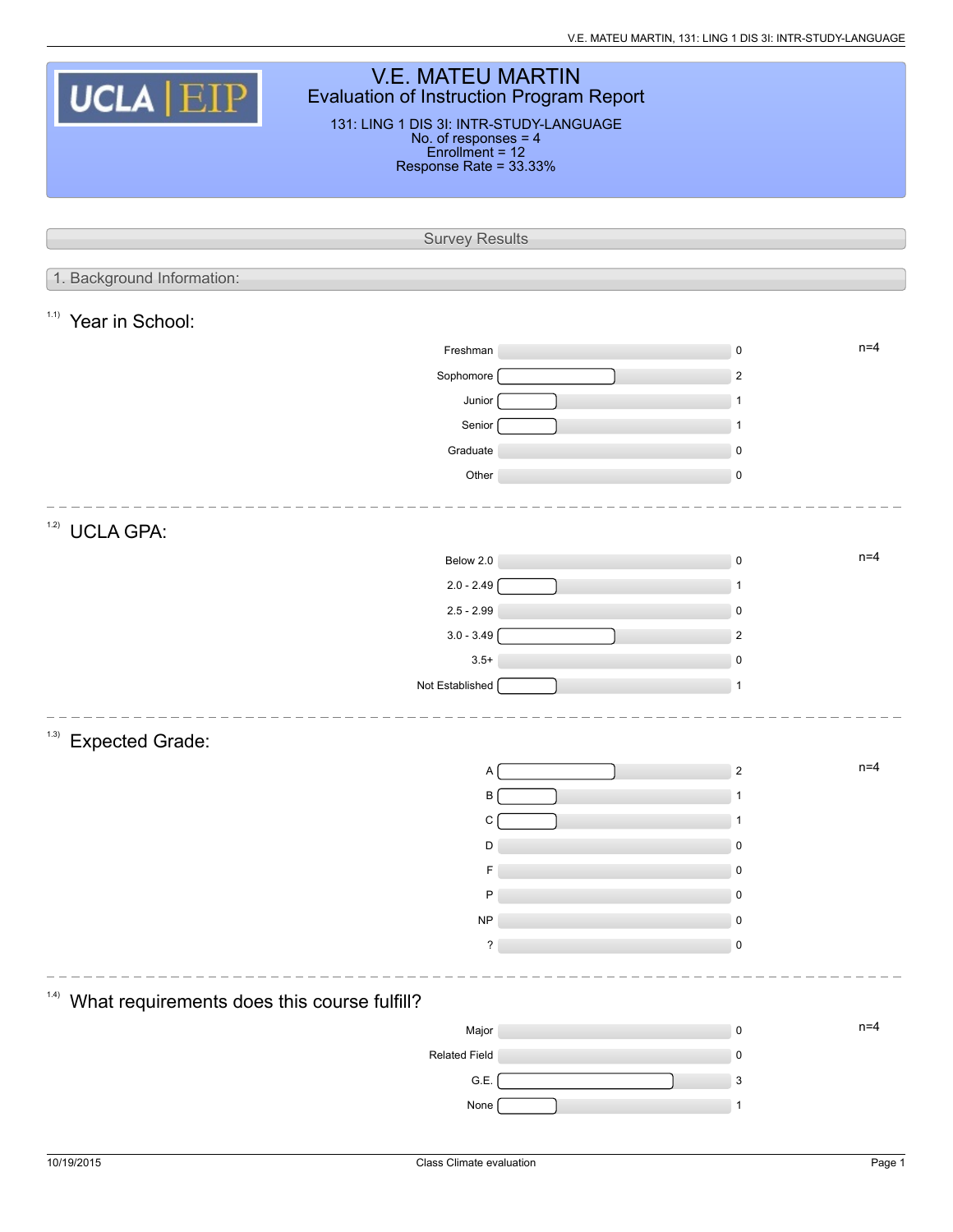|       | 2. Your Teaching Assistant (T.A.):                                                                          |                               |  |  |                  |                                                              |
|-------|-------------------------------------------------------------------------------------------------------------|-------------------------------|--|--|------------------|--------------------------------------------------------------|
| 2.1)  | Teaching Assistant Knowledge - The<br>T.A. was knowledgeable about the<br>material.                         | <b>Disagree</b><br>Strongly - |  |  | Agree Strongly - | $n = 3$<br>$av = 3.33$<br>$md=3$<br>$dev = 0.58$<br>$ab = 1$ |
|       | Teaching Assistant Concern - The T.<br>A. was concerned about student<br>learning.                          | <b>Disagree</b><br>Strongly - |  |  | Agree Strongly - | $n=3$<br>$av = 3.67$<br>$md=4$<br>$dev = 0.58$<br>$ab = 1$   |
| 2.3)  | Organization - Written and video<br>presentations were well prepared and<br>organized.                      | <b>Disagree</b><br>Strongly - |  |  | Agree Strongly - | $n=1$<br>$av = 3$<br>$md=3$<br>$dev = 0$<br>$ab = 3$         |
| 2.4)  | Scope - The teaching assistant<br>expanded on course ideas.                                                 | <b>Disagree</b><br>Strongly - |  |  | Agree Strongly - | $n=2$<br>$av = 3$<br>$md=3$<br>$dev = 1.41$<br>$ab = 2$      |
| 2.5)  | Interaction - Students felt welcome in<br>seeking help from the teaching<br>assistant.                      | <b>Disagree</b><br>Strongly - |  |  | Agree Strongly - | $n=2$<br>$av = 4$<br>$md=4$<br>$dev = 0$<br>$ab = 2$         |
| 2.6)  | <b>Communication Skills - The teaching</b><br>assistant had good communication<br>skills.                   | Disagree<br>Strongly -        |  |  | Agree Strongly - | $n=3$<br>$av = 2.67$<br>$md=3$<br>$dev = 1.53$<br>$ab = 1$   |
| 2.7)  | Discussion Board - The T.A.'s<br>questions and comments on the<br>discussion board were valuable.           | <b>Disagree</b><br>Strongly - |  |  | Agree Strongly - | $n=3$<br>$av = 2.67$<br>$md=3$<br>$dev = 0.58$<br>$ab = 1$   |
| (2.8) | Discussion Board - The T.A. was an<br>active and consistent presence on<br>the discussion board.            | <b>Disagree</b><br>Strongly - |  |  | Agree Strongly - | $n=3$<br>$av = 2.33$<br>$md=2$<br>$dev = 0.58$<br>$ab = 1$   |
|       | Live Discussions - The T.A. effectively<br>led the live online discussions.                                 | Disagree<br>Strongly -        |  |  | Agree Strongly - | $n=2$<br>$av = 3$<br>$md=3$<br>$dev = 1.41$<br>$ab = 2$      |
|       | <sup>2.10)</sup> Value - The overall value of the T.A.'s<br>contribution justified your time and<br>effort. | <b>Disagree</b><br>Strongly - |  |  | Agree Strongly - | $n=3$<br>$av = 3$<br>$md=4$<br>$dev = 1.73$<br>$ab = 1$      |
| 2.11) | Overall - What is your overall rating of<br>the teaching assistant?                                         | <b>Disagree</b><br>Strongly - |  |  | Agree Strongly - | $n=3$<br>$av = 2.67$<br>$md=3$<br>$dev = 1.53$<br>$ab = 1$   |
| 2.13) | <b>Discussion board</b>                                                                                     | Poor -                        |  |  | Excellent        | $n=3$<br>$av = 3$<br>$md=3$<br>$dev = 1$<br>$ab = 1$         |
|       |                                                                                                             |                               |  |  |                  |                                                              |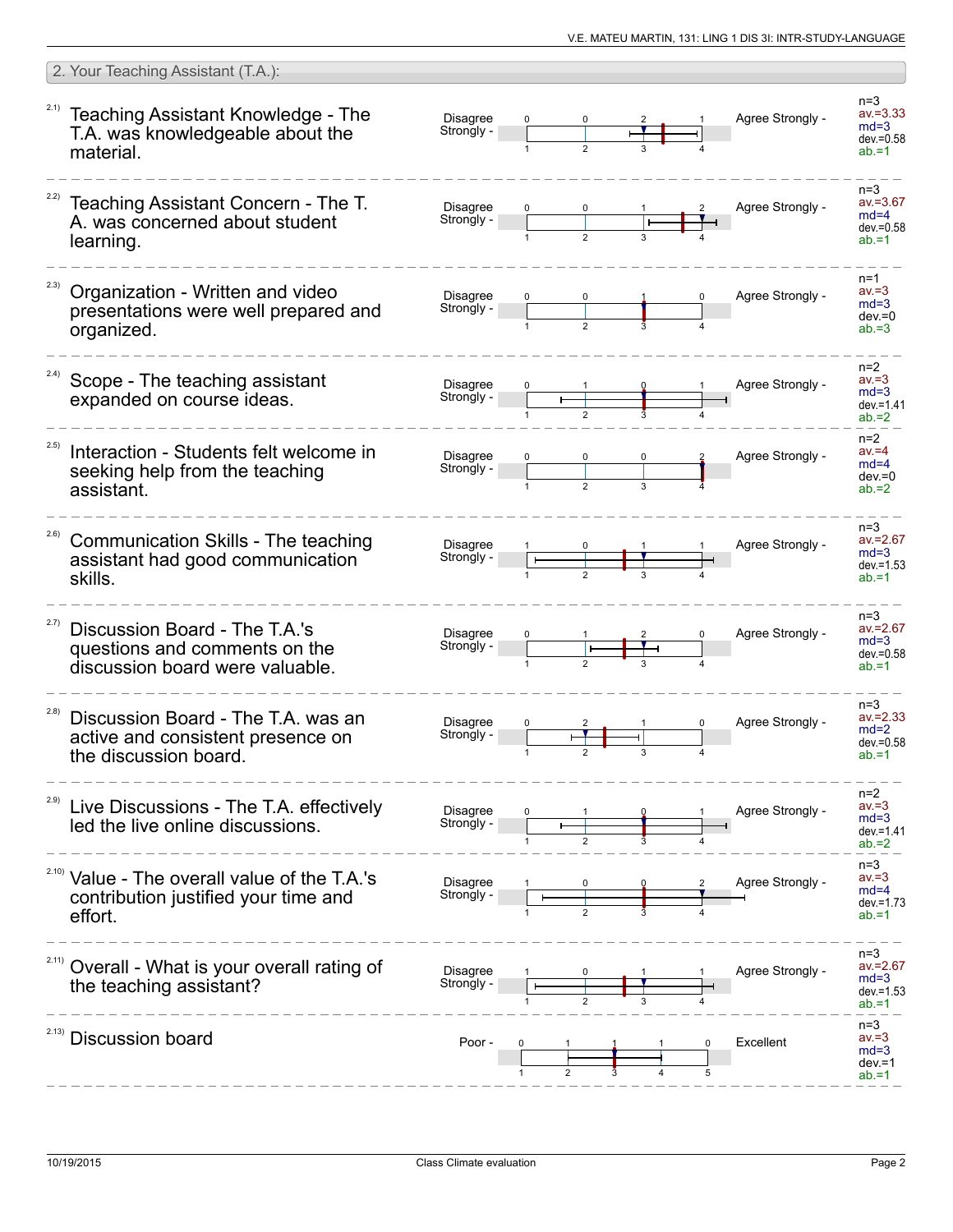| <sup>2.14)</sup> T.A. weekly blog | Poor -<br>$\Omega$ | $\Omega$<br>$\overline{2}$ | $\mathbf 0$<br>3 | 4 | 5 | Excellent | $n=3$<br>$av = 4.33$<br>$md=4$<br>$dev = 0.58$<br>$ab = 1$ |
|-----------------------------------|--------------------|----------------------------|------------------|---|---|-----------|------------------------------------------------------------|
| $2.15)$ T.A. webcam video         | Poor -             | $\overline{2}$             | 3                |   |   | Excellent | $n=2$<br>$av = 4$<br>$md=4$<br>$dev = 1.41$<br>$ab = 2$    |
| $2.16)$ Live online interactions  | Poor -             | $\mathcal{P}$              | 3                |   |   | Excellent | $n=2$<br>$av = 4$<br>$md=4$<br>$dev = 1.41$<br>$ab = 2$    |
| $2.17)$ T.A. office hours         | Poor -<br>$\Omega$ | $\Omega$<br>$\overline{2}$ | 3                |   | 5 | Excellent | $n=3$<br>$av = 4$<br>$md=4$<br>$dev = 1$<br>$ab = 1$       |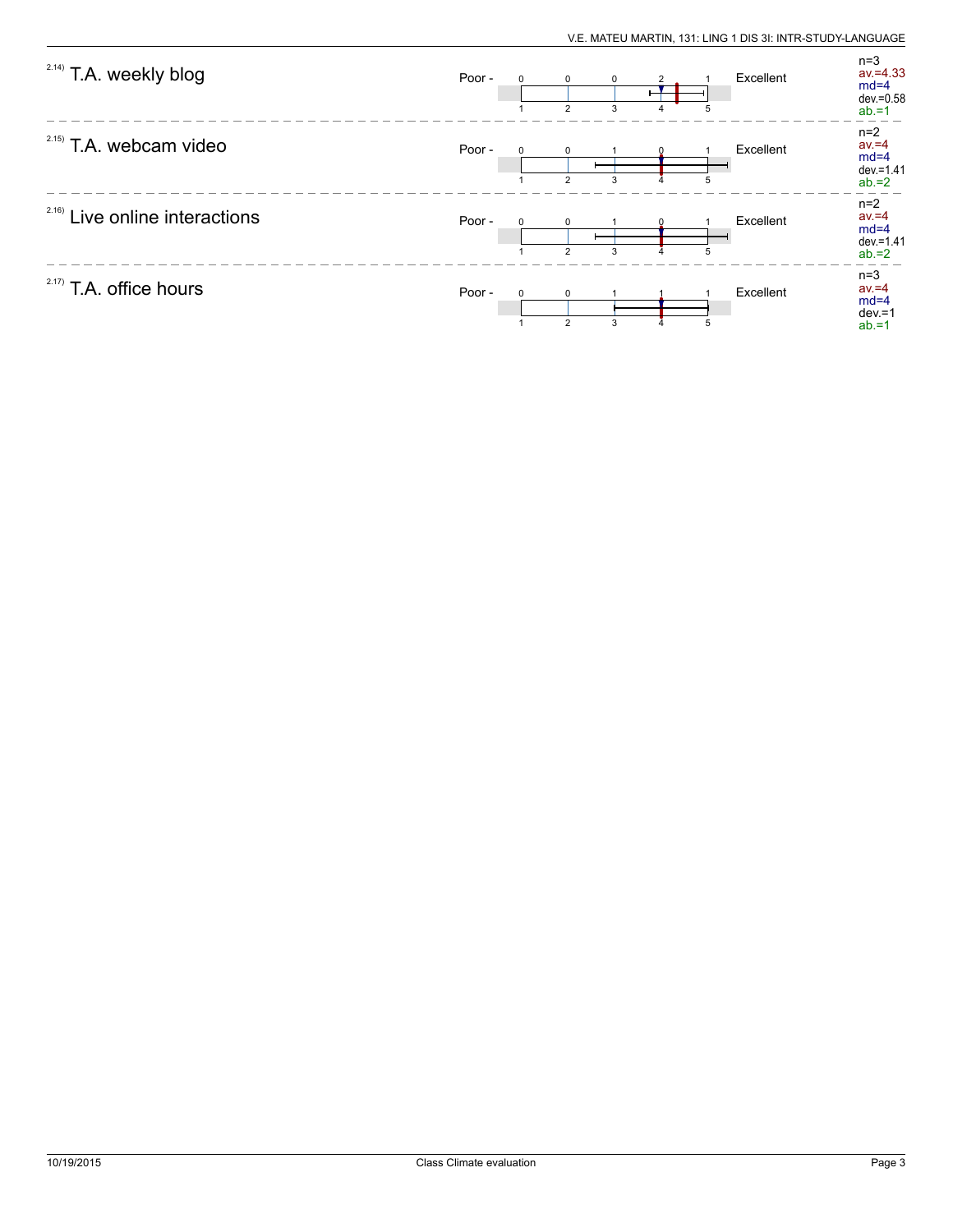## Profile

Subunit: LING

## Name of the instructor: V.E. MATEU MARTIN

Name of the course: (Name of the survey) 131: LING 1 DIS 3I: INTR-STUDY-LANGUAGE

Values used in the profile line: Mean

## 2. Your Teaching Assistant (T.A.):

- 2.1) Teaching Assistant Knowledge The T.A. was knowledgeable about the material.
- 2.2) Teaching Assistant Concern The T.A. was concerned about student learning.
- 2.3) Organization Written and video presentations were well prepared and organized.
- 2.4) Scope The teaching assistant expanded on course ideas.
- 2.5) Interaction Students felt welcome in seeking help from the teaching assistant.
- 2.6) Communication Skills The teaching assistant had good communication skills.
- 2.7) Discussion Board The T.A.'s questions and comments on the discussion board were valuable.
- 2.8) Discussion Board The T.A. was an active and consistent presence on the discussion board.
- 2.9) Live Discussions The T.A. effectively led the live online discussions.
- 2.10) Value The overall value of the T.A.'s contribution justified your time and effort.
- 2.11) Overall What is your overall rating of the teaching assistant?
- 2.13) Discussion board
- 2.14) T.A. weekly blog
- $2.15$ ) T.A. webcam video
- $2.16$ ) Live online interactions
- $2.17$ ) T.A. office hours

| <b>Disagree</b><br>Strongly - |  | <b>Agree Strongly</b> | $n=3$ | $av = 3.33$ |
|-------------------------------|--|-----------------------|-------|-------------|
| <b>Disagree</b><br>Strongly - |  | <b>Agree Strongly</b> | $n=3$ | $av = 3.67$ |
| <b>Disagree</b><br>Strongly - |  | Agree Strongly        | $n=1$ | $av = 3.00$ |
| <b>Disagree</b><br>Strongly - |  | <b>Agree Strongly</b> | $n=2$ | $av = 3.00$ |
| <b>Disagree</b><br>Strongly - |  | <b>Agree Strongly</b> | $n=2$ | $av = 4.00$ |
| <b>Disagree</b><br>Strongly - |  | <b>Agree Strongly</b> | $n=3$ | $av = 2.67$ |
| <b>Disagree</b><br>Strongly - |  | <b>Agree Strongly</b> | $n=3$ | $av = 2.67$ |
| <b>Disagree</b><br>Strongly - |  | <b>Agree Strongly</b> | $n=3$ | $av = 2.33$ |
| <b>Disagree</b><br>Strongly - |  | <b>Agree Strongly</b> | $n=2$ | $av = 3.00$ |
| <b>Disagree</b><br>Strongly - |  | Agree Strongly        | $n=3$ | $av = 3.00$ |
| <b>Disagree</b><br>Strongly - |  | <b>Agree Strongly</b> | $n=3$ | $av = 2.67$ |
| Poor -                        |  | Excellent             | $n=3$ | $av = 3.00$ |
| Poor -                        |  | Excellent             | $n=3$ | $av = 4.33$ |
| Poor -                        |  | Excellent             | $n=2$ | $av = 4.00$ |
| Poor -                        |  | Excellent             | $n=2$ | $av = 4.00$ |
| Poor -                        |  | Excellent             | $n=3$ | $av = 4.00$ |